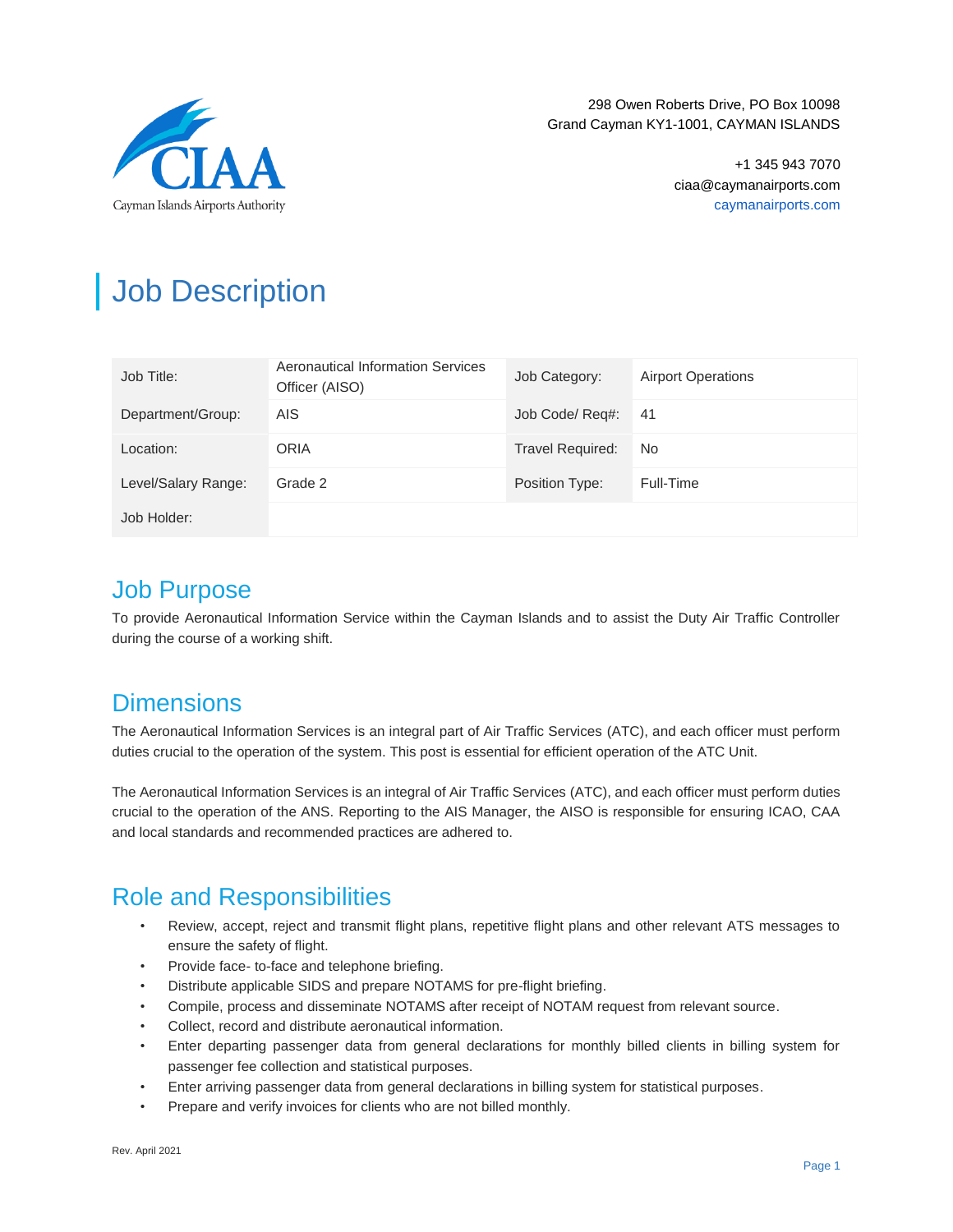

> +1 345 943 7070 ciaa@caymanairports.com caymanairports.com

- Collect landing, parking, air navigation and airport user fees from clients who are not billed monthly and submit to Finance Dept. to ensure the CIAA receives all monies due it.
- Ensure current charts are displayed and updated as required.
- Provide errors in aircraft movements to Air Traffic Control for corrective action to ensure that an accurate listing is available for statistical and billing purposes.
- Record incidents and issues.
- Handle aeronautical services for airfield at Little Cayman as required.
- File daily data and reports.
- Amend aeronautical documents and maintain inventory of office supplies.
- Any other duties assigned within the post holder's training and capabilities.

### Qualifications and Education Requirements

The post holder must be a graduate of an accredited High School or equivalent and possess 'O' level passes or equivalent in Mathematics, English and Geography and/or Physics.

#### **Preferred Skills**

- Basic computer skills in Microsoft Word, Excel and Outlook.
- The post holder must have basic knowledge of Aeronautical Information, which may be obtained after commencing employment.
- No prior experience is required for the job and on the job training is provided once hired. Ability to prioritise tasks is essential as is the ability to remain calm under stress.
- Must be able to execute policies and procedures that ensure aircraft safety and be able to work on a shift basis which may be unsupervised at times.

*Successful completion of Basic Training and Flight Planning Procedures is mandatory for continued employment in this post*

#### **Assignment & Planning of Work**

The post holder must have the ability to deal with pilots and issue accurate pre-flight briefings. This requires an awareness of priorities. It is imperative that the lines of communication between adjacent AIS/ATC units be kept open at all times.

The daily operation of aircraft movements to and from each airport necessitates transmittal of Aeronautical Information messages via the Aeronautical Fixed Telecommunications Network (AFTN) in an efficient manner. The individual manning the Aeronautical Information Service Office must ensure the accuracy of these messages along with the preparation of invoices and collection of aeronautical fees for all operators who are not monthly billed clients while preparing accurate information for the transmission of NOTAM as required in a timely manner.

#### **Supervision of Others**

The Aeronautical Information Services is an integral part of the Air Traffic Services and each officer must perform duties crucial to the operation of the system. This post is essential for the efficient operation of the ATC unit.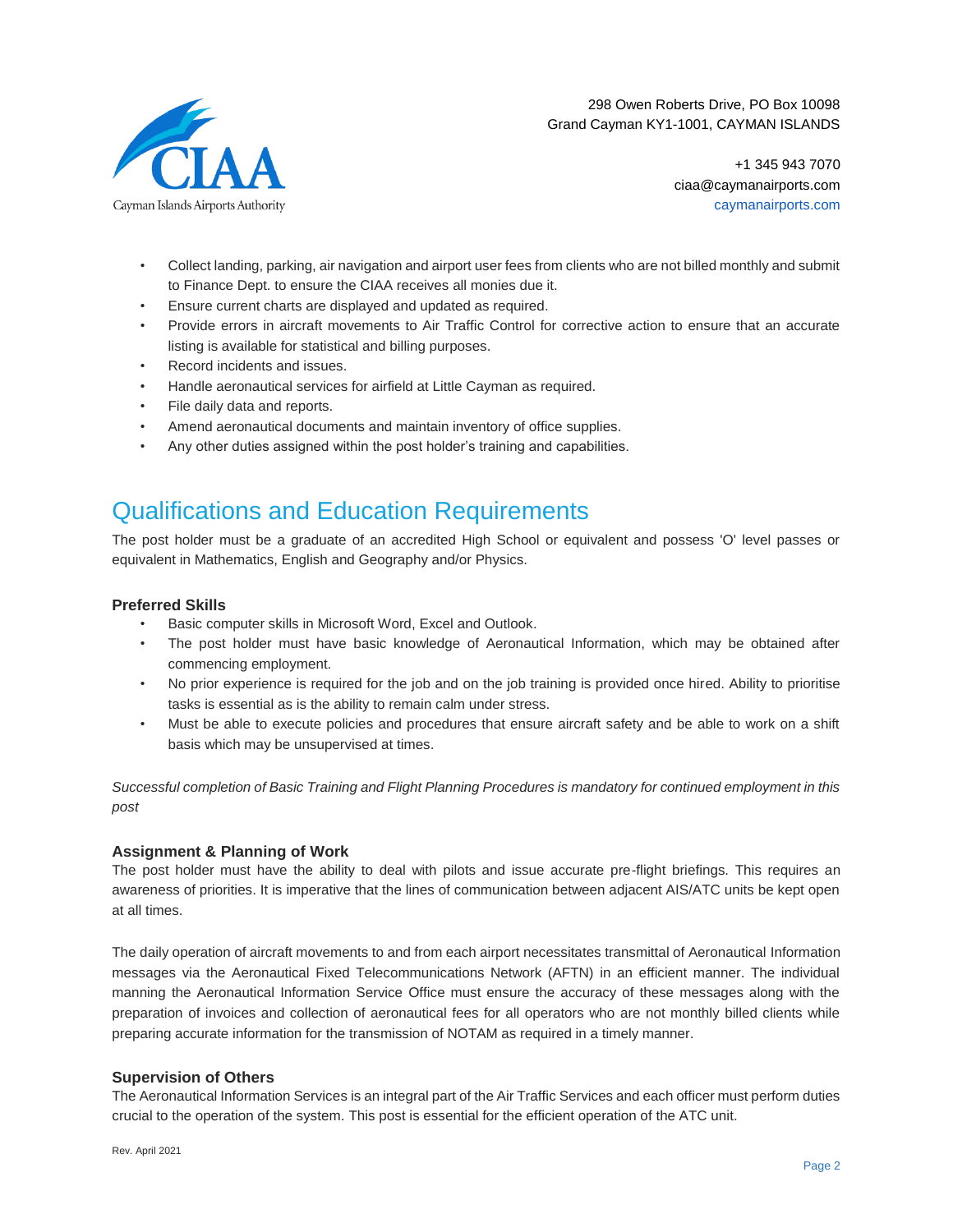

> +1 345 943 7070 ciaa@caymanairports.com caymanairports.com

The AIS Officer will not normally supervise others.

#### **Other Working Relationships**

The Aeronautical Information Service is an integral part of the Air Traffic Services (ATC), and each officer must perform duties crucial to the operation of the system. This post is essential for the efficient operation of the ATC unit. The AIS Officer will not normally supervise others.

#### **Safety Responsibilities**

The post holder has the following general safety responsibilities:

- To comply with the relevant safety requirements and procedures outlined in the pertinent Aerodrome Manual and/or any Appendices thereof, including CIAA Safety Management Manual (SMM) and any other duly approved Manuals, Safety Directives, and Safety Advisories;
- To apply system safety measures as required by safety management procedures and instructions;
- To advise the Chief Safety Officer of any safety occurrence or system failure;
- To identify and report any situation of potential risk or concern affecting system safety to the ORIA Airport Operations Control Centre, the CKIA Airport Manager and the ORIA ATC Manager;
- Supporting safety audits as and when they occur,
- Supporting safety investigations as and when they occur;
- Complete an approved ICAO/IATA/ACI SMS Course or attend CIAA SMS Training Course each calendar year.

# Safety Training & Education

As per Section 4 .1 of the CIAA SMS Manual (Vol. 2)

## Additional Notes

The Aeronautical Information Services section of the Cayman Islands Airports Authority is responsible for providing information necessary for the safe conduct of flight. The accuracy of information is crucial and must be updated regularly to ensure correctness. Funds for landing, parking and other charges are also collected and handled by this unit. Aeronautical Information Service Officers must be honest and responsible individuals. It is also through this unit that all flight statistics originate.

The main challenges involve being able to recognize, and correct data essential to the safe, efficient operation of aircraft, and prioritize so that all tasks are completed in a timely manner.

## Working Conditions

During the course of a working shift, the Aeronautical Information Service Officer is responsible for carrying out instructions issued by the Flight Information Service Manager. Decisions regarding Airport Operations or Special